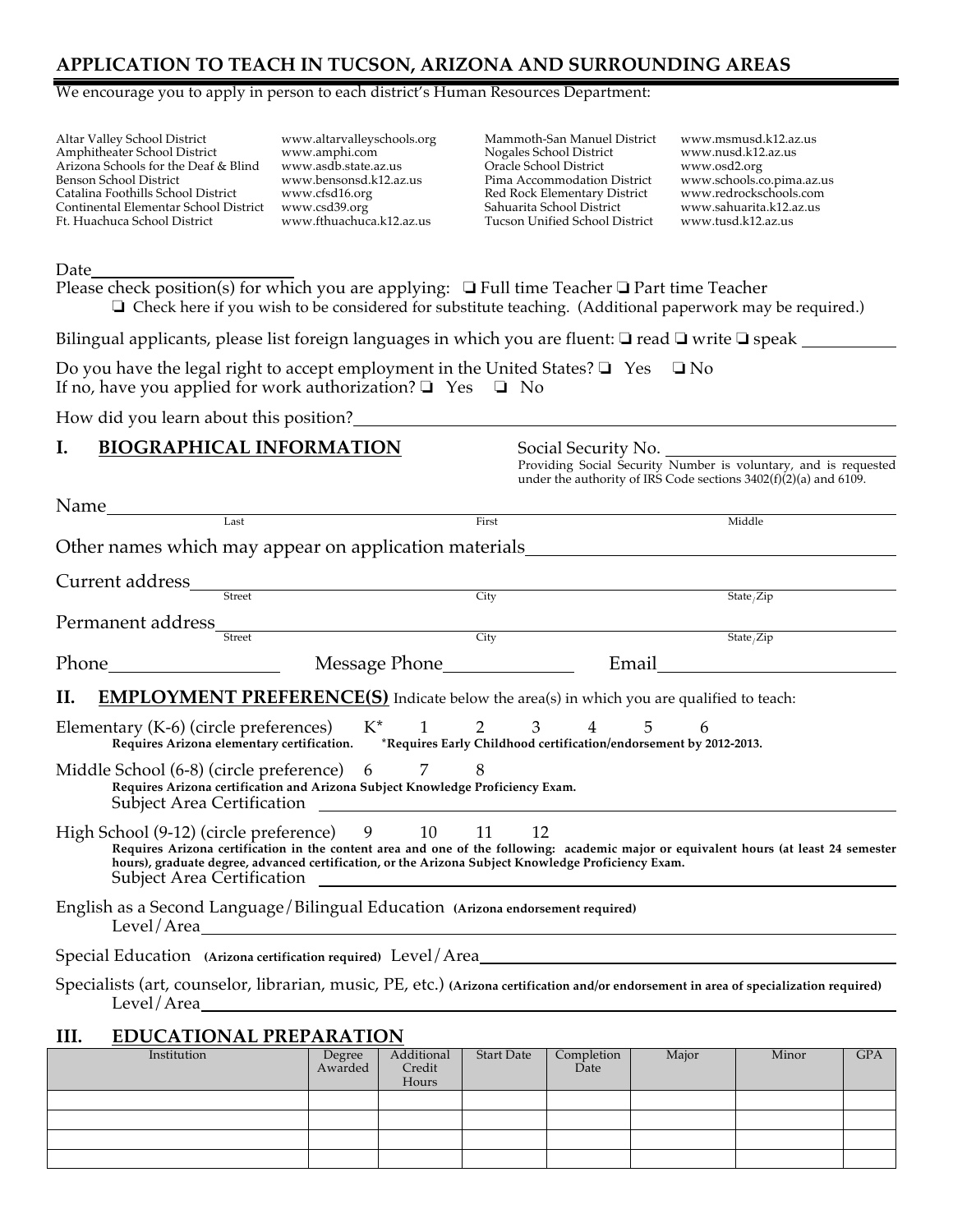# **IV.CERTIFICATION/LICENSURE**

Arizona Certification

| $T_{V}$ pe | Approved Areas | Endorsements | Education ID#<br>if available | Expiration<br>Date |
|------------|----------------|--------------|-------------------------------|--------------------|
|            |                |              |                               |                    |

| $\sim$ $\sim$<br>$\mathbf{r}$<br>Fingerprint C<br>: Clearance Card |                      |                 |
|--------------------------------------------------------------------|----------------------|-----------------|
| ard I<br>Number                                                    | <b>Date</b><br>Issue | Expiration Date |
|                                                                    |                      |                 |

| Out-of-State Certification |                               |              |                    |
|----------------------------|-------------------------------|--------------|--------------------|
| Type                       | Endorsements / Approved Areas | <b>State</b> | Expiration<br>Date |
|                            |                               |              |                    |

| National Board Certification |                             |              |                    |
|------------------------------|-----------------------------|--------------|--------------------|
| Type                         | Endorsements/Approved Areas | <b>State</b> | Expiration<br>Date |
|                              |                             |              |                    |

An applicant who holds a valid elementary, secondary, or special education certificate in another state **may be** issued an Arizona reciprocal teaching certificate for one year. Arizona has fingerprint reciprocity with 19 other states (Alabama, Arkansas, California, Colorado, Florida, Georgia, Idaho, Minnesota, Nebraska, Nevada, New Mexico, North Dakota, Oregon, South Carolina, Utah, Vermont, Washington, Wisconsin, Wyoming) – please see ADE website for additional information.

#### **V. PROFESSIONAL EXPERIENCE (Must be completed even if resume is submitted.)**

|                           | <b>Student Teaching Experience</b> |                            |                        |                                     |
|---------------------------|------------------------------------|----------------------------|------------------------|-------------------------------------|
| <b>Dates</b><br>From / To | Name of School City/State          | Grade Level and<br>Subject | Cooperating<br>Teacher | Telephone and Fax<br><b>Numbers</b> |
|                           |                                    |                            |                        |                                     |
|                           |                                    |                            |                        |                                     |
|                           |                                    |                            |                        |                                     |
|                           |                                    |                            |                        |                                     |
|                           |                                    |                            |                        |                                     |
|                           |                                    |                            |                        |                                     |
|                           |                                    |                            |                        |                                     |

List all certificated Teaching Experience (most recent first). Attach an additional page if necessary.

|                  |        |                                    | List all certificated Teaching Experience (most recent first). Attach an additional page if necessary. |                            |            |                                 |                    |
|------------------|--------|------------------------------------|--------------------------------------------------------------------------------------------------------|----------------------------|------------|---------------------------------|--------------------|
| Dates<br>From/To | Salary | Full<br>time<br>or<br>part<br>time | Name of School City/State                                                                              | Grade Level<br>and Subject | Supervisor | Telephone<br>and Fax<br>Numbers | Reason for Leaving |
|                  |        |                                    |                                                                                                        |                            |            |                                 |                    |
|                  |        |                                    |                                                                                                        |                            |            |                                 |                    |
|                  |        |                                    |                                                                                                        |                            |            |                                 |                    |
|                  |        |                                    |                                                                                                        |                            |            |                                 |                    |
|                  |        |                                    |                                                                                                        |                            |            |                                 |                    |
|                  |        |                                    |                                                                                                        |                            |            |                                 |                    |

Employment Other Than Teaching (list most recent first; clarify gaps in employment)

| Dates   | <b>Employer and Address</b> | Position | Supervisor Name and | Reason for |
|---------|-----------------------------|----------|---------------------|------------|
| From/To |                             |          | Telephone Number    | Leaving    |
|         |                             |          |                     |            |
|         |                             |          |                     |            |
|         |                             |          |                     |            |
|         |                             |          |                     |            |
|         |                             |          |                     |            |
|         |                             |          |                     |            |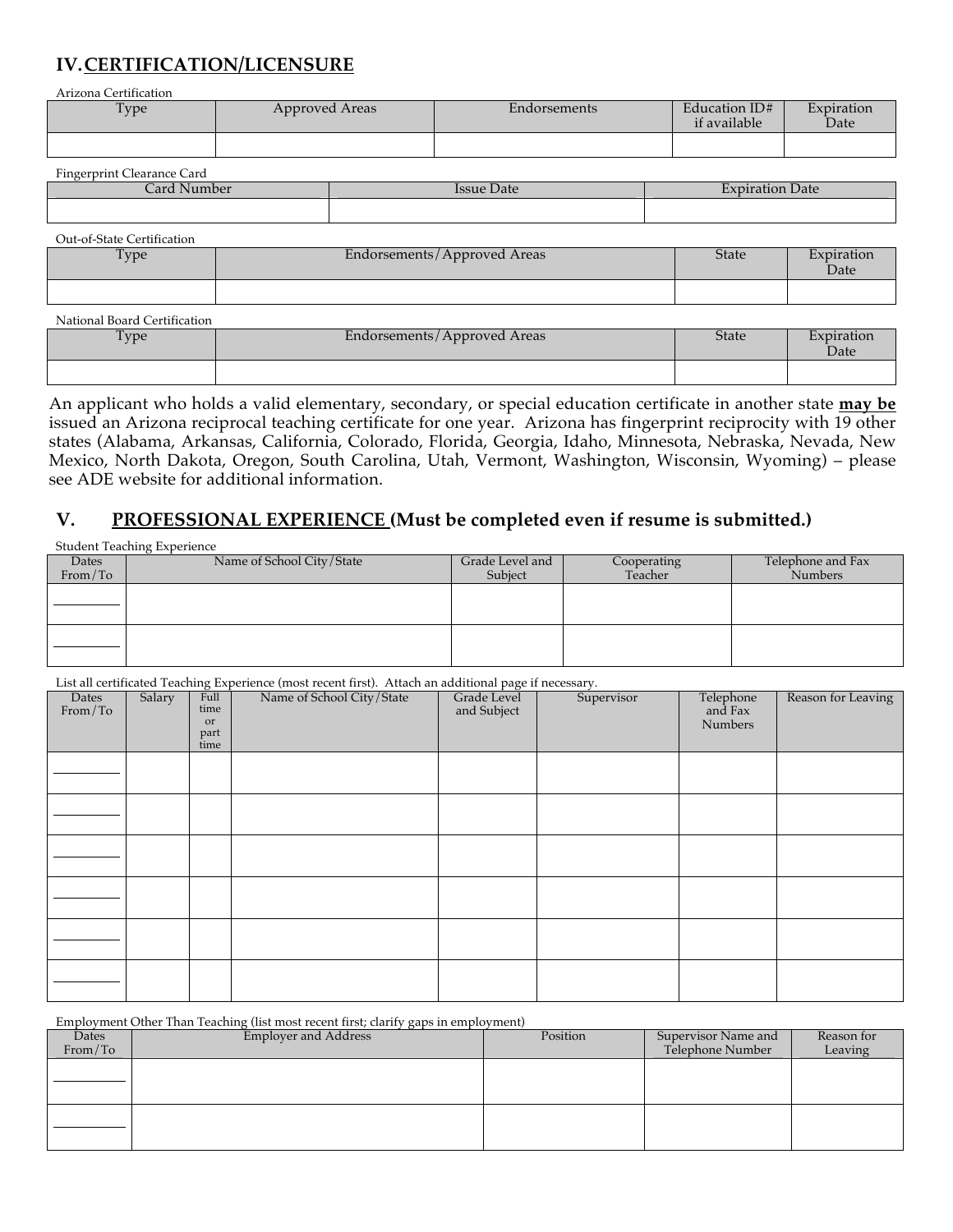## **VI. EXTRACURRICULAR ACTIVITIES**

List clubs and/or activities you could direct or supervise

List sport(s) for which you are trained and/or qualified to coach

## **VII. PROFESSIONAL SUPERVISORY REFERENCES** (references MUST cover the past two years)

| Name | Title | Date<br>From | Date<br>To | City/State | Work<br>Telephone | Fax<br>Number | Home<br>Telephone |
|------|-------|--------------|------------|------------|-------------------|---------------|-------------------|
|      |       |              |            |            |                   |               |                   |
|      |       |              |            |            |                   |               |                   |
|      |       |              |            |            |                   |               |                   |
|      |       |              |            |            |                   |               |                   |

#### **VIII. BACKGROUND CHECK**

- 1. Have you ever been convicted of, admitted committing, or are you awaiting trial for any crime (excluding only minor traffic violations not involving any allegation of drug or alcohol impairment)? <br>□ Yes □ No
- 2. Have you ever been dismissed (fired) from any job, or resigned at the request of your employer, while charges against you or an investigation of your behavior was pending? △ △ △ △ △ △ △ △ △ △ △ △ No
- 3. Have you ever had any license or certificate of any kind (teaching certificate or otherwise) revoked or suspended, or have you in any way been sanctioned by, or is any charge or complaint now pending against you before any licensing, certification or other regulatory agency or body, public or private? ❏ Yes ❏ No
- 4. Are you now being investigated for any alleged misconduct or other alleged grounds for discipline by any licensing, certification or other regulatory body (teacher certification or otherwise) or by your current or any previous employer? ❏ Yes ❏ No

If any of the above statements have been answered "yes," please explain:

Conviction of a crime is not an automatic bar to employment. The nature of the offense, the date of the offense, and the relationship between the offense and the position applied for, will be considered.

### **IX. DISTRICT ASSOCIATION**

Are you currently under contract with another district?  $\Box$  Yes  $\Box$  No

If yes, where <u>Contractual dates</u>

### **X. SUPPORTING DOCUMENTS**

If available, submit copies of the following items with your application:

- 1. Copy of your Arizona Teaching Certificate.
- 2. Copy of your Education Proficiency Assessment test results.
- 3. Copy of your Arizona fingerprint clearance card.
- 4. Copy of documentation showing successful completion of 15 hours in Structured English Immersion (SEI) or an ESL, SEI, or bilingual full endorsement.

Applications must include:

- 1. A current resume.
- 2. Legible copies of transcripts.
- 3. Three letters of professional recommendation including letters from teaching supervisors. If you do not have teaching experience, letters of reference are acceptable.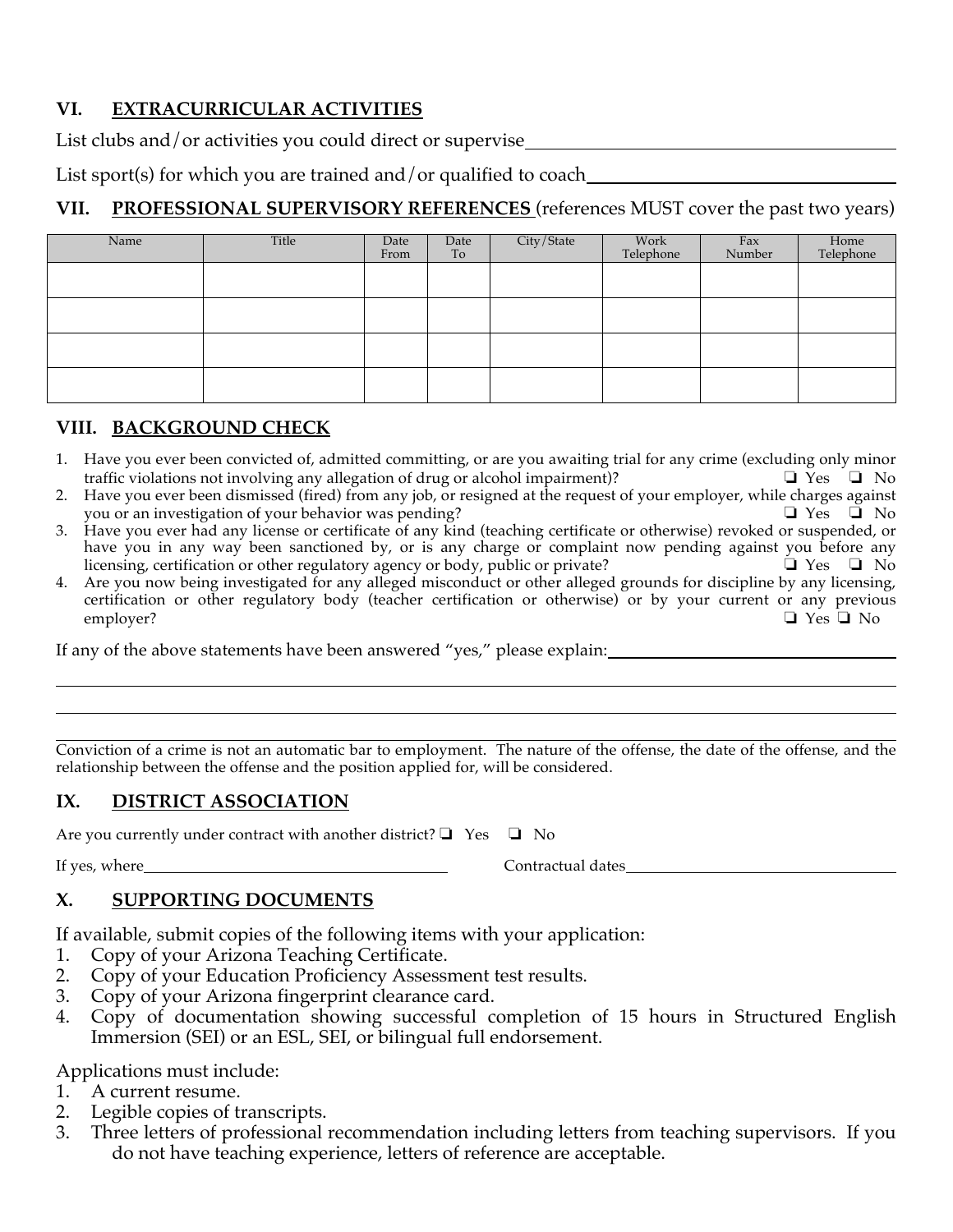#### **XI. QUESTIONS**

Please answer each question below. Attach an additional sheet if necessary.

1. Are children more alike or more different in terms of how they think and learn? How does your belief impact your teaching?

2. How do you monitor student learning and utilize your findings to ensure that all students make at least one year's growth in one year's time?

3. In what ways has technology contributed to the academic achievement of your students? Give an evidence-based example that demonstrates how you know there were student achievement gains?

4. What do you believe are the most effective ways to actively engage students? How do you know?

5. What aspects of your teaching have been most effective for your students and what aspects need improvement?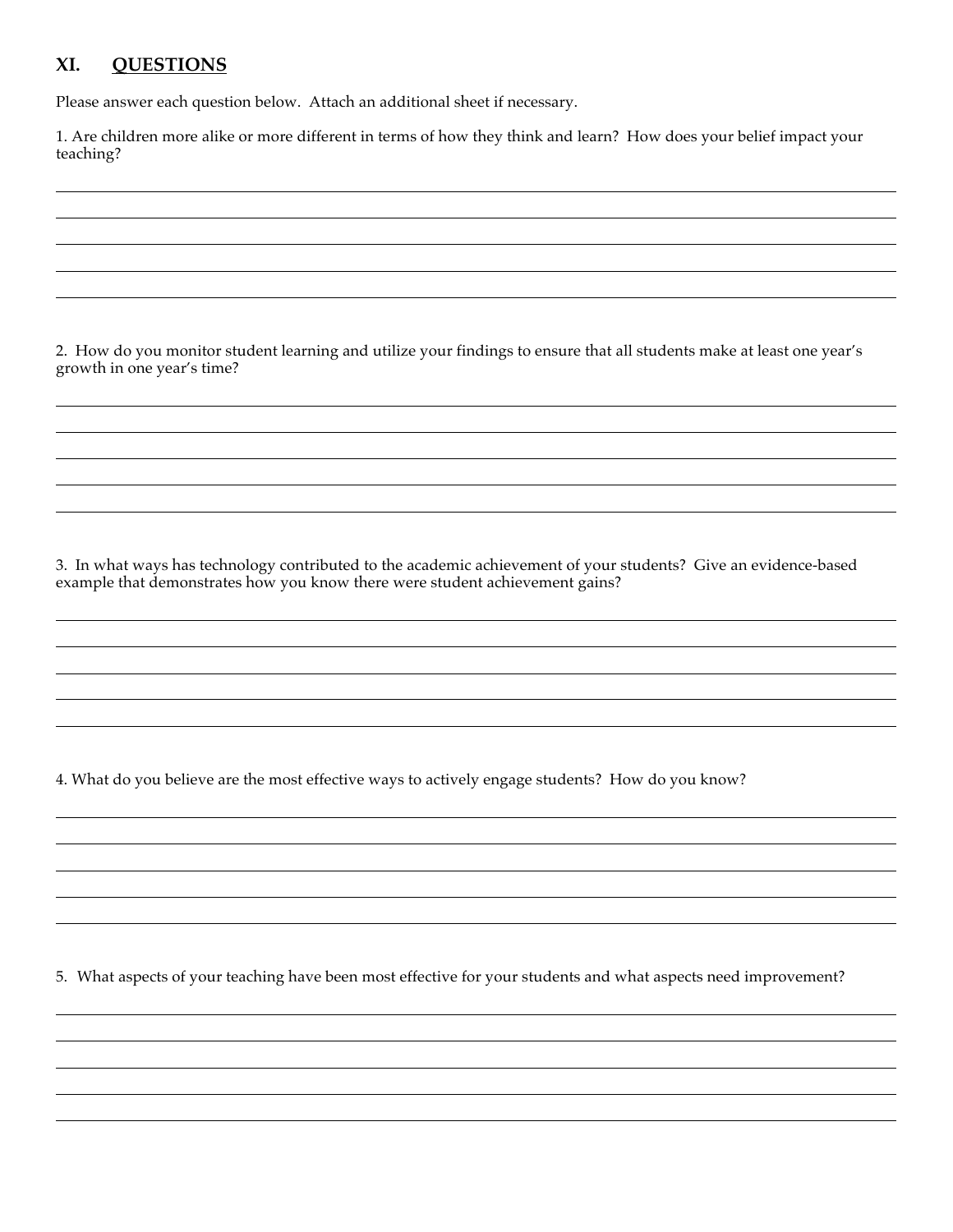#### **XII. NOTIFICATION/AFFIDAVIT/SIGNATURE**

My signature below indicates that I HAVE READ, I UNDERSTAND, AND I AGREE to the following:

It is the policy of the participating districts not to discriminate on the basis of race, color, religion, gender (including sexual harassment as described in the districts' policies concerning sexual harassment), sexual orientation, age, national origin, disability, marital status, political affiliation, or veteran status in its educational programs, activities or employment policies as required by federal law. The districts abide by federal laws regarding people with disabilities. If you have a special need, reasonable accommodations will be made in accordance with the American Disabilities Act of 1990. Inquiries regarding compliance with any of the above may be directed to the individual districts' Human Resources Department; or to the Director of the Office For Civil Rights, U.S. Department of Education, Federal Office Building, 1244 Speer Blvd., Suite 310, Denver, CO 80204-3582.

Every answer I have provided on this application is both complete and truthful. I understand and agree that: (1) if any information is omitted from, or not filled in on this application, or if any false information is furnished, the districts will reject my application; (2) if any false information is furnished, I will be ineligible for any consideration for employment and may be subject to criminal prosecution; and (3) if I am employed by a district, I may be dismissed from employment, criminally prosecuted, and if certified, my certificate may be revoked, if it is later determined that I have furnished false information on this application.

I understand that in order for any of these districts to determine my eligibility, qualifications and suitability for employment, the school district will conduct a background investigation if I am considered for an offer of employment. **This investigation may include asking my current employer, any former employer, and any educational institution I have attended about my experience, qualifications, job performance, professional conduct, evaluations, education and training. This investigation may also confirm my dates of employment or enrollment, positions held, reason(s) for leaving employment, whether I could be rehired, reasons for not rehiring (if applicable), and similar information.**

In addition, I understand that the District will confirm my fingerprint clearance is valid. I hereby certify that I am not awaiting trial on and have never been convicted of or admitted in open court or pursuant to a plea agreement committing any of the following criminal offenses in this state or similar offenses in another jurisdiction: sexual abuse of a minor; incest; first or second degree murder; kidnapping; arson; sexual assault; sexual exploitation of a minor; felony offenses involving contributing to the delinquency of a minor; commercial sexual exploitation of a minor; felony offenses involving sale, distribution or transportation of, offer to sell, transport or distribute or conspiracy to sell, transport or distribute marijuana, dangerous drugs or narcotic drugs; felony offenses involving the possession or use of marijuana, dangerous drugs or narcotic drugs; misdemeanor offenses involving the possession or use of marijuana or dangerous drugs; burglary in the first degree; burglary in the second or third degree; aggravated or armed robbery; robbery; a dangerous crime against children as defined in section 13-604.01; child abuse; sexual conduct with a minor; molestation of a child; manslaughter; aggravated assault; assault; exploitation of minors involving drug offenses.

If employed by any of these school districts, employment is conditional and rests upon (a) satisfactory pre-employment reference checks, (b) results of fingerprint check, and is subject to (c) the policies and regulations of the district, (d) submitting documentary proof of authorization to work in the United States, (e) and, if required, appropriate state certification/licensing. Employment will not be finalized until the background investigation has been completed. Misrepresentation or omission of pertinent facts may be cause for termination. Parties providing this information will be released from any liability in connection with reference and fingerprint checks made by the district.

I hereby give my consent for any current or former employer or educational institution to release to the School District any information requested in connection with this background investigation.

By signing below, I acknowledge that some employers are unwilling to provide job reference information concerning a current or past employee unless they may do so confidentially with assurance that the job reference information, or the name of the person providing the information, will not be disclosed to the applicant (their former employee). I also understand that the School District will not further consider my application if it cannot complete its background investigation. I, therefore, agree that any job reference information that is orally communicated to the School District and that the District commits to writing shall be confidential and shall not be disclosed to me, and I shall not be entitled to any records concerning this job reference information.

I release, hold harmless and agree not to sue or file any claim of any kind against my current or former employer or educational institution, and any officer or employee of either, that in good faith furnishes written or oral references requested by this School District to complete its background investigation.

Under penalty of prosecution and termination, I hereby certify that the information presented on this application is true, accurate and complete. I authorize the investigation of all statements contained herein and understand that any document relevant to this information may be reviewed by agents of the school district.

**A photocopy or facsimile ("fax") copy of this form that shows my signature shall be as valid as an original.**